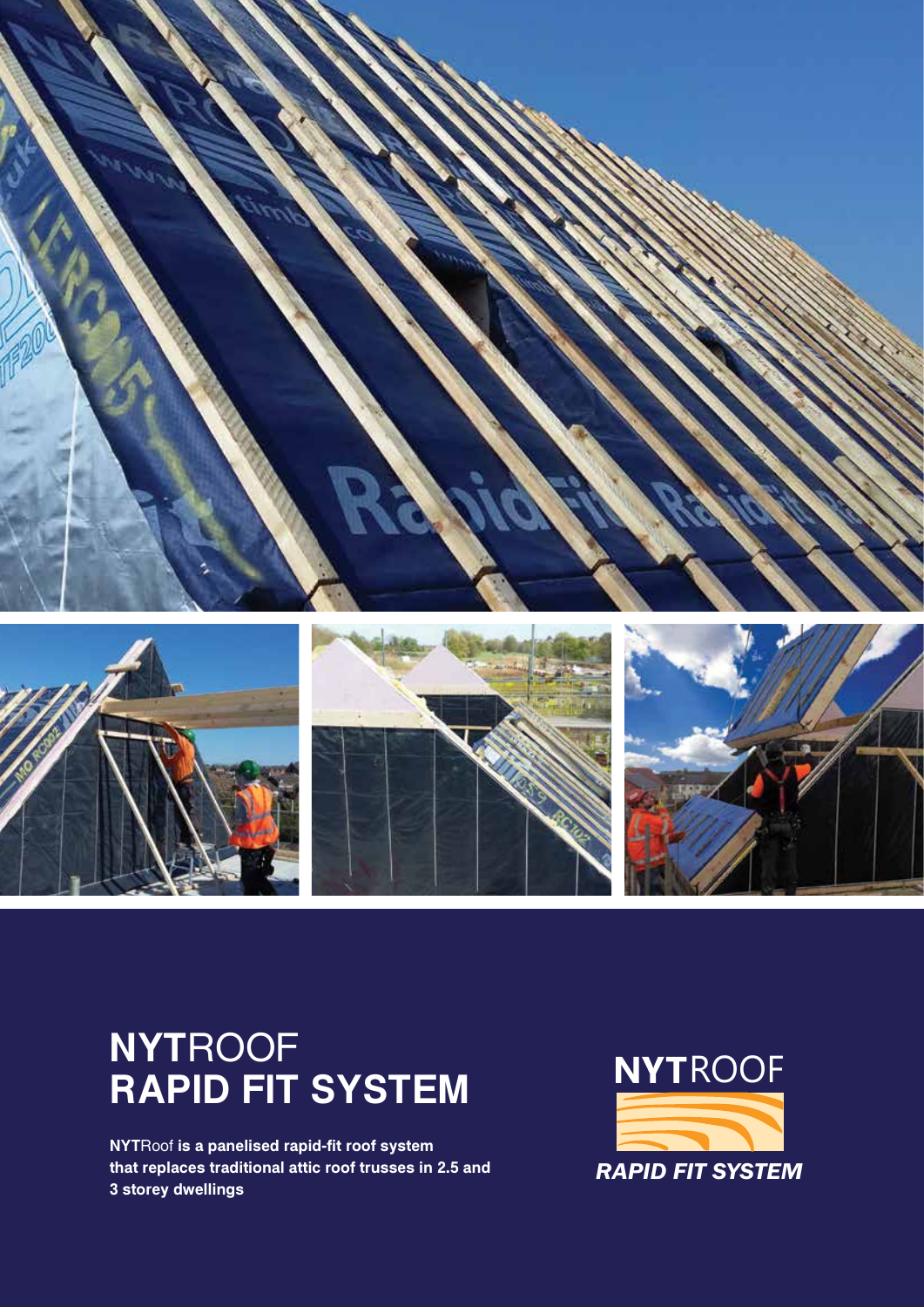**This fully designed and engineered panelised roof system offers an innovative and unique 'room in the roof' warm roof solution.**

The NYTROOF RAPID FIT SYSTEM is far more efficient than other roofing solutions. Working in conjunction with specialist regional fitting teams up to four roofs can be comfortably fitted in one day, dramatically increasing the speed of build.

Once delivered to your site the component panels can be craned into position straight away. This eliminates the handling and management of multiple products and trades on site, reducing labour costs.

Our dedicated NYTROOF team provide exceptional support throughout the design, fabrication and install process including site visits, detailed packs and technical support. We are working closely with national housebuilders to create solutions for all house types.

NYTROOF is fully compliant with NHBC requirements when built in accordance with the NYTimber installation instructions and housebuilder's specifications.

# **NYT**ROOF RAPID FIT SYSTEM

#### **EXPERT DESIGN SERVICE FROM PLAN**

- 4 roofs can be installed in 1 day due to the innovative design of the RAPID FIT SYSTEM.
- Capacity to design, fabricate and deliver over 2000 roofs per year.
- Designed to be fitted by local tradespeople or specialist regional fitting teams.
- Off site fabrication improves dimensional accuracy and reduces construction time and labour costs on site.
- High insulation values and an A+ for products in the Code for Sustainable Housing. installation instructions and housebuilder's specification.
- Fully compliant with NHBC requirements when built in accordance with **NYT**ROOF
- Robust Detail approved, which eliminates the need for on-site sound testing.
- Eliminates many of the major Health and Safety risks. Reduced time working at height - Avoid high level steels - No risk of falling blocks



#### **DESIGNED >>FABRICATED >>DELIVERED**

#### **DESIGNED >> FABRICATED >> DELIVERED**

#### **Benefits of the NYT**ROOF RAPID FIT SYSTEM: